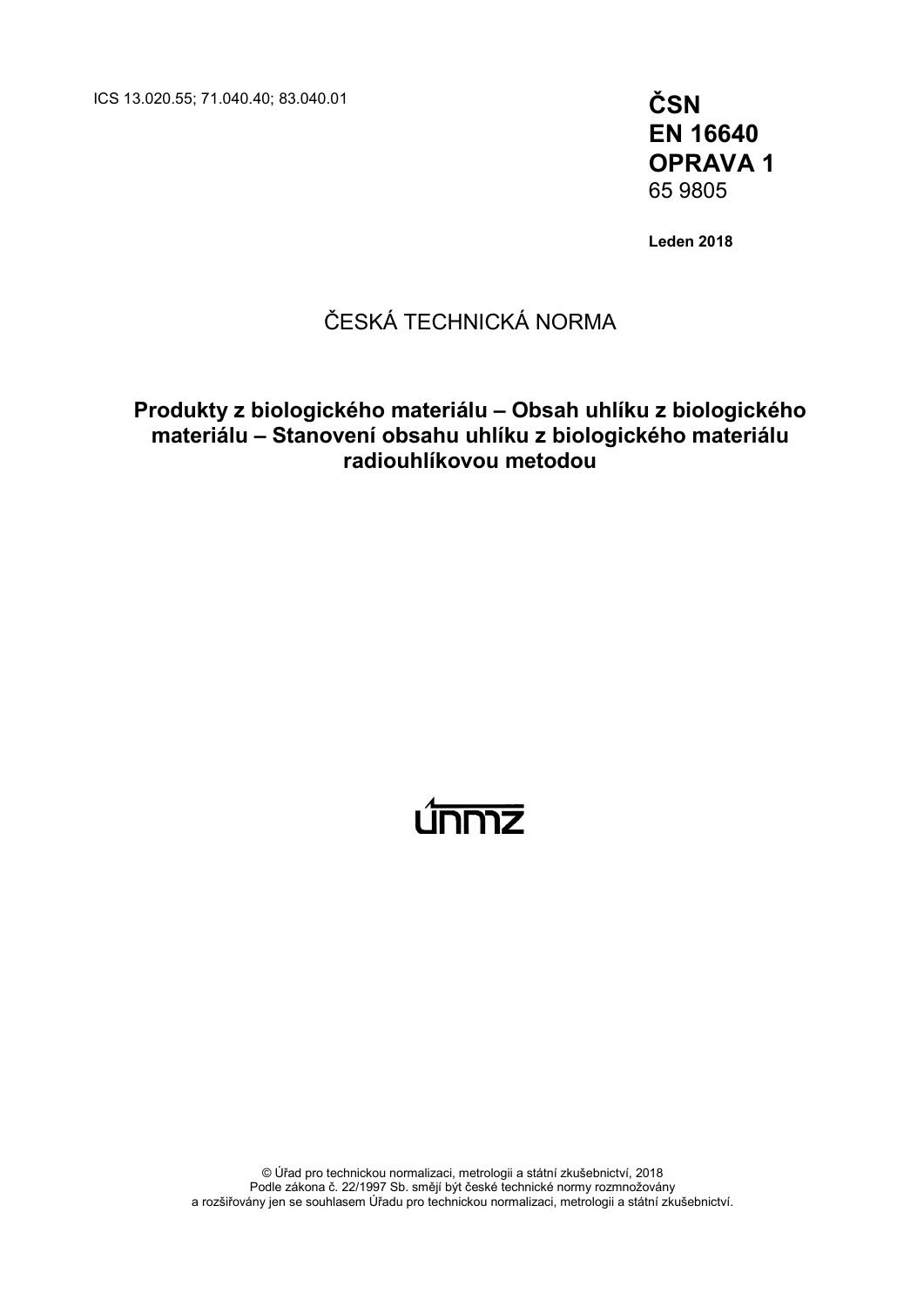# EUROPEAN STANDARD

# NORME EUROPÉENNE

# EUROPÄISCHE NORM

 **EN 16640** 

 July 2017 Juillet 2017 Juli 2017

**ICS** 13.020.55; 71.040.40; 83.040.01

English version Version Française Deutsche Fassung

 Bio-based products - Bio-based carbon content - Determination of the biobased carbon content using the radiocarbon method

Produits biosourcés - Teneur en carbone biosourcé - Détermination de la teneur en carbone biosourcé par la méthode au radiocarbone

 Biobasierte Produkte - Gehalt an biobasiertem Kohlenstoff - Bestimmung des Gehalts an biobasiertem Kohlenstoff mittels Radiokarbonmethode

This corrigendum becomes effective on 12 July 2017 for incorporation in the official English version of the EN.

Ce corrigendum prendra effet le 12 juillet 2017 pour incorporation dans la version anglaise officielle de la EN.

Die Berichtigung tritt am 12. Juli 2017 zur Einarbeitung in die offizielle Englische Fassung der EN in Kraft.



EUROPEAN COMMITTEE FOR STANDARDIZATION COMITÉ EUROPÉEN DE NORMALISATION EUROPÄISCHES KOMITEE FÜR NORMUNG

#### **CEN-CENELEC Management Centre: Avenue Marnix 17, B-1000 Brussels**

© 2017 CEN All rights of exploitation in any form and by any means reserved worldwide for CEN national Members. Tous droits d'exploitation sous quelque forme et de quelque manière que ce soit réservés dans le monde entier aux membres nationaux du CEN. Alle Rechte der Verwertung, gleich in welcher Form und in welchem Verfahren, sind weltweit den nationalen Mitgliedern von CEN vorbehalten.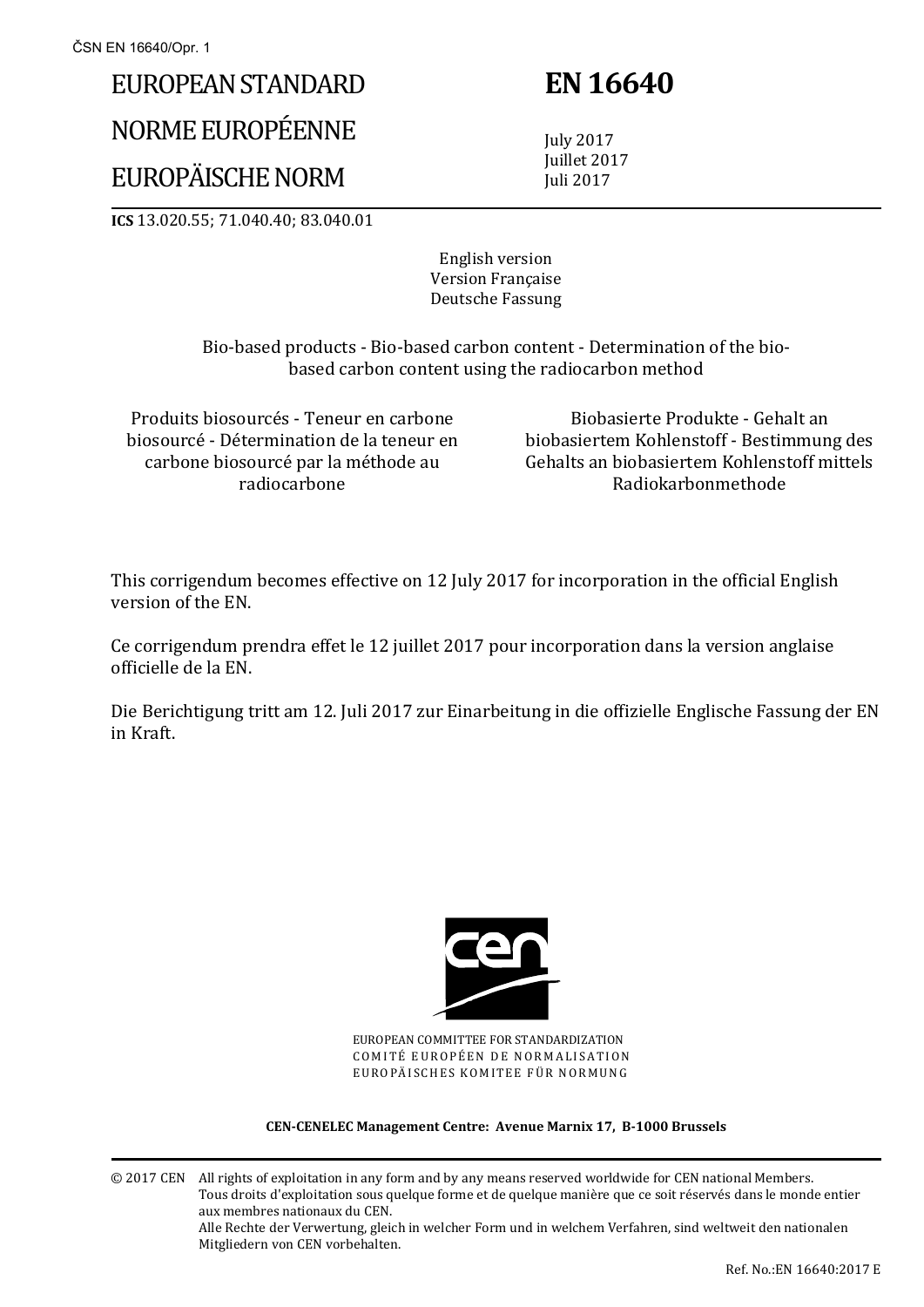### **1 Modifications to Annex D**

#### *Delete*

#### "D.5 Principle

The accelerator mass spectrometry (AMS) method determines the presence of 14C directly. The atoms in the sample are converted into a beam of ions. The formed ions are accelerated in an electric field, deflected in a magnetic field and detected in ion detectors resulting in the determination of the relative isotope abundances of these ions.

AMS uses a high potential electrostatic field, which serves not only to accelerate them but also to specifically form only  $C<sup>n+</sup>$  ions ( $n = 1,4$ ) that are allowed into the spectrometer, excluding all other ionic species. This greatly enhances sensitivity without compromising selectivity. As the 14C is determined in graphite (carbon), all the carbon in the samples has to be converted into graphite before analysing.

With AMS, the modern fraction in the carbon, present in the sample, is determined. The total carbon content is not determined with this technique and shall be determined separately."

*Subsequent subclauses renumbered:*

D.5 Procedure

D.6 Calculation of the results

### **2 Modifications to Annex E**

*Insert*

"E.2 Principle

The accelerator mass spectrometry (AMS) method determines the presence of 14C directly. The atoms in the sample are converted into a beam of ions. The formed ions are accelerated in an electric field, deflected in a magnetic field and detected in ion detectors resulting in the determination of the relative isotope abundances of these ions.

AMS uses a high potential electrostatic field, which serves not only to accelerate them but also to specifically form only  $C^{n+}$  ions ( $n = 1,4$ ) that are allowed into the spectrometer, excluding all other ionic species. This greatly enhances sensitivity without compromising selectivity. As the 14C is determined in graphite (carbon), all the carbon in the samples has to be converted into graphite before analysing.

With AMS, the modern fraction in the carbon, present in the sample, is determined. The total carbon content is not determined with this technique and shall be determined separately."

*Subsequent subclauses renumbered:*

- E.3 Reagents and materials
- E.4 Apparatus
- E.5 Procedure
- E.6 Calculation of the results